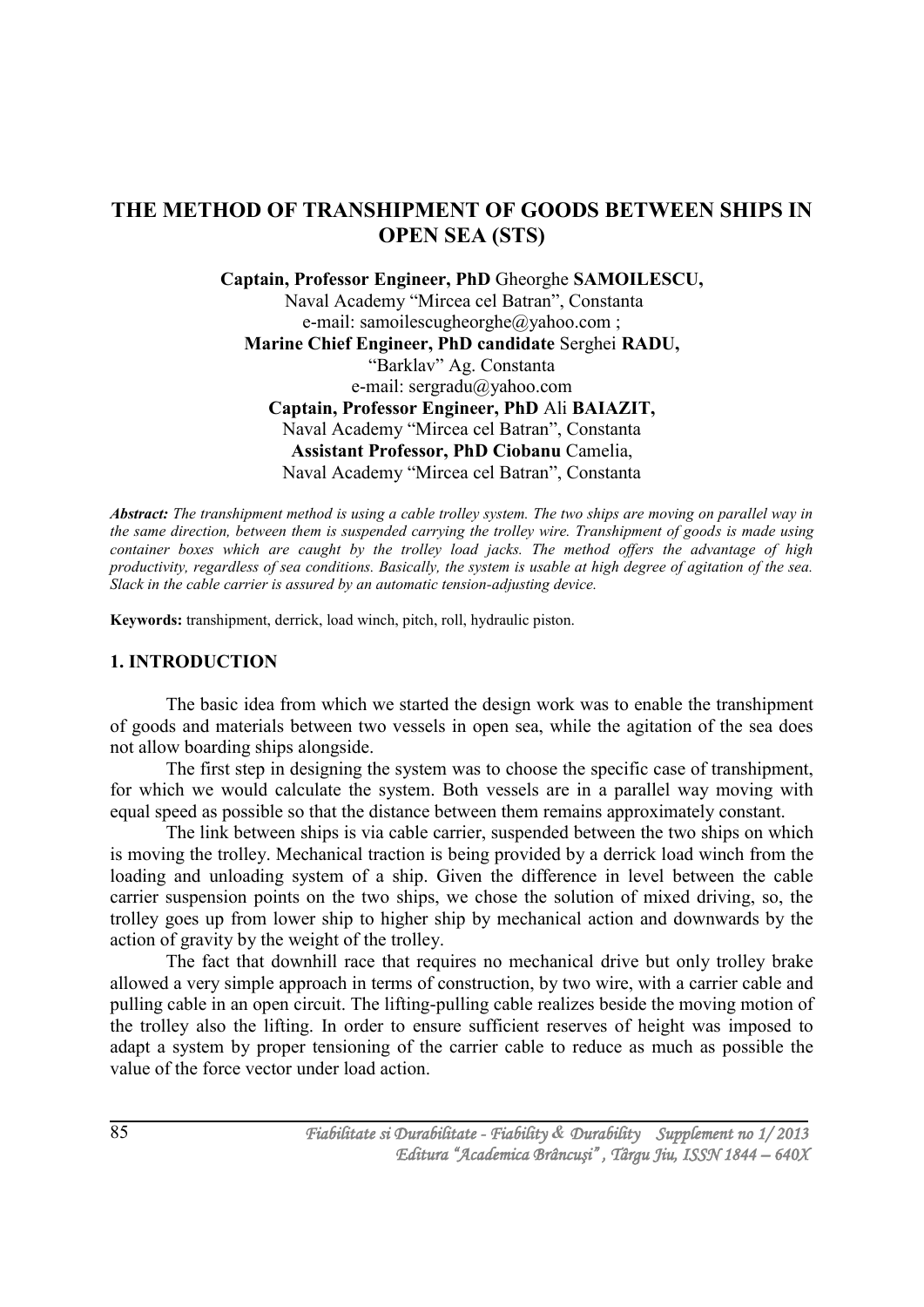Because the change of distance between the cable suspension points on the two ships occurs a variation in force's vector in cable (arrow increases with decreasing distance for a constant load) and therefore of the reserve height, was imposed to adapt an another system which at the change of distance between the cable suspension points, ensures the maintenance of relatively constant cable tension together with the value of force's arrow in cable– Fig.1.



**Fig.1** Diagram of transhipment system:

1, 2 – ships; 3- carrier cable, 4-pulling cable, 5-cart, 6-derricks, 7-load container, 8-cargo hold hatches, 9-hidraulic cylinder, 10-driving winch, 11-automatic carrier cable tensioning system, 12-cart catching system, 13-stopper - trigger.

Carrier cable suspension points are block rollers fixed on ships derrick top. The carrier cable is anchored rigid on deck after it was first passed over the suspension top point on derrick top. The other end of the carrier cable passes over the point of suspension of the other ship derrick through automatic tensioning system and then the cable is anchored rigid to the deck. Pulling cable is connected with one end to the trolley and the other end, after passing over the point of suspension of ship-derrick, is wrapped on winch drum. The trolley jacks catch container crate for transporting goods and materials.

The reels which are points of suspension of the carrier cable are mounted in blocks with one face removable or clamp type to allow easy handling when installing the cable. The blocks are fixed on derrick end using swivel span block. Derrick top end block is double type with one roler for carrier cable and another for pulling cable. Derricks which are holders' suspension points of the cables are derricks from opposite ship's side from which transhipment is made. They are oriented approximately by the ship's longitudinal axis, less inward so that their heads lie approximately two meters from the longitudinal plane of the vessel.

Derrick's balancing angles are normal, so derrick heads projections approximately fall on middle of the hatch. We chose derrick's position indicated above, when the carriage is at one end of travel and we lower container crate in the hold, it should fall approximately on the centre of the hatch, thus excluding the possibility of collision of the box with the hatch walls under wave motion. We adopted a trolley with two jacks because by suspending the boxcontainer by two points it reduces more the swing movements compared to if the box would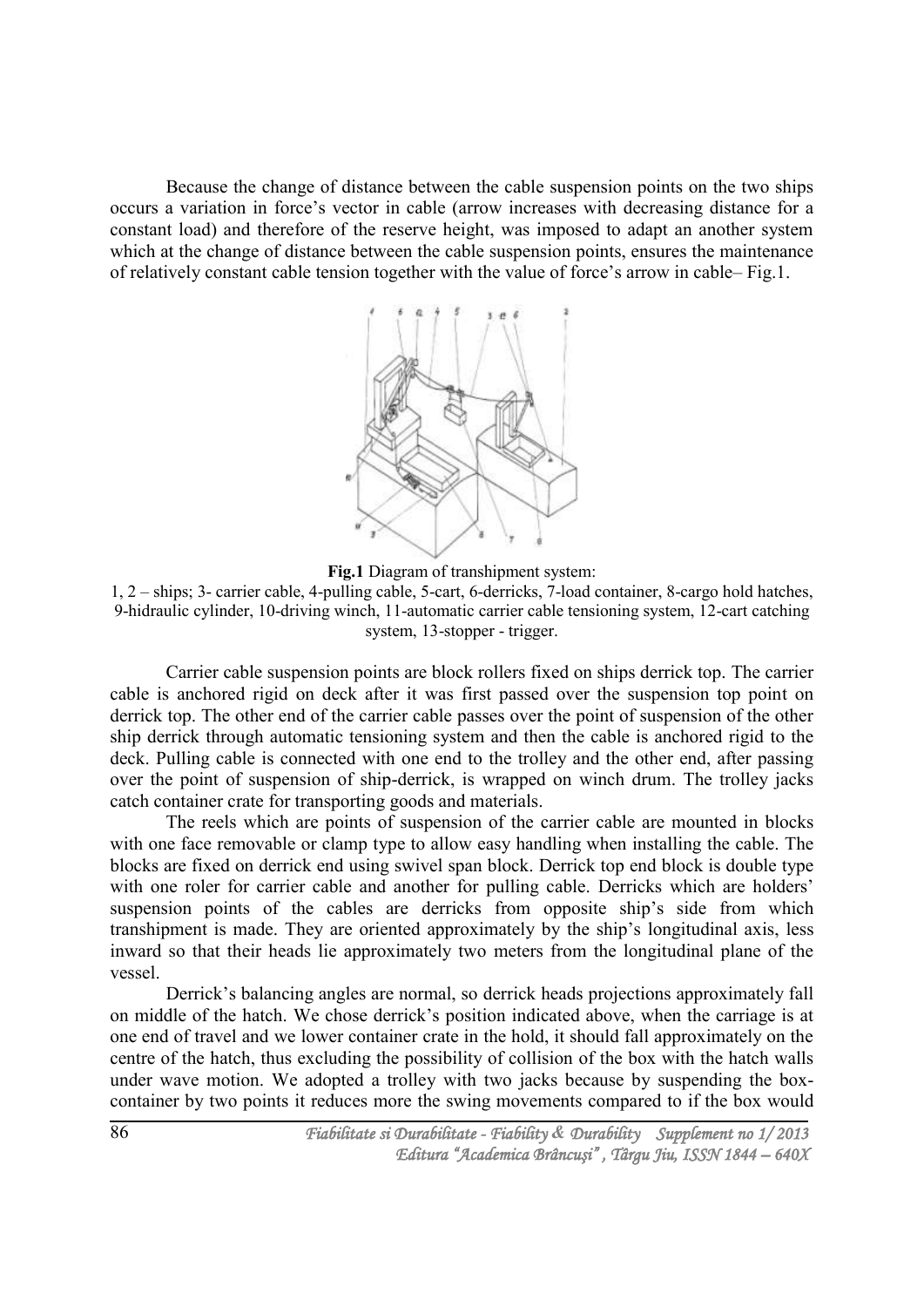be suspended in a single point. The main element of automatic tensioning cable system is the hydraulic cylinder. It is kept permanently oil pressurized from a hydro pneumatic accumulator which is under the deck. Hydro pneumatic accumulator pressure oil is fed through a pressure reducing valve from hydraulic system of the ship. At the end of the hydraulic cylinder piston rod is mounted a battery blocks. On deck near the hydraulic cylinder piston rod end position (the position of the piston PMI), is mounted a battery of blocks. Hydraulic cylinder and the two batteries of rollers form the cable automatic tensioning system. Thanks to the heavy sea, the two vessels will have roll and pitch movements.

These movements lead to variations in the distance between the points of suspension of the carrying cable of the two ships. To maintain approximately constant the tension on the cable, regardless of vessel movements (basically between the two points of suspension the cable to be permanently stretched, without developing large arrows and not let it to be dangerous stretch or tear) is required payment of cable (the difference between the cable length between the points of suspension when vessels are inside rolling towards each other) at inside rolling of the vessels and spinning cable respectively (the difference between the cable length between the points of suspension, when both ships are rolling outwards and length cable between the points of suspension when ships are not rolling) at ships outside rolling.

Heaving and giving of the cable when both vessels are rolling is ensured by automatic tensioning cable system. When ships are not rolling, the system is in equilibrium. Hydraulic cylinder piston force which acts on the cable carrier, in this case, is equal to the tension in the cable.

## **2. THE HEIGHT OF THE CARRIER CABLE SUSPENSION POINTS CALCULATION RELATED TO THE WATER LEVEL**

By analyzing the different situations of the two ships heel, we determine the worst case and minimum heights of the two suspension points of the cable. For this we will need to make the system so that subtracting from the minimum suspension height the maximum arrow and the height of the cart-box container, to obtain a sufficient height reserve enough to exclude the pull of cargo by waves. Modern ships have high superstructure and large sail area, are very stable and practical were not recorded heel angles greater than  $17 \degree$  in terms of  $7 \degree$ -8 ° storms, and in the case of storms up to 5 ° or swell, roll did not exceed 10 °. We believe that cross-vertical oscillations of the two vessels produced on wave occur in phase and therefore does not affect the height of the carrier cable suspension points. To have a sizing of the plant cover in the calculations we considered transhipment can be done in terms of vertical oscillations of  $\pm$  3m.

The two ships moving after a direction parallel to the wave axis rolling movement will be less extensive than when travelling by any other direction when pitch movement will prevail. But the angles of trim even in cases of major storms did not exceed  $2^\circ$  ...  $3^\circ$ , so result almost insignificant values. In practical calculation of dimensioning the installation we chose the maximum angle of heel of each vessel as 30 ° aiming thereby to prevent the negative effects of any accidental heel than normal and to oversize the values that enhance plant safety operation, eliminating the possibility of pull and tear of the cables. To determine the height of the carrier cable suspension points in different situations of vessels heel will first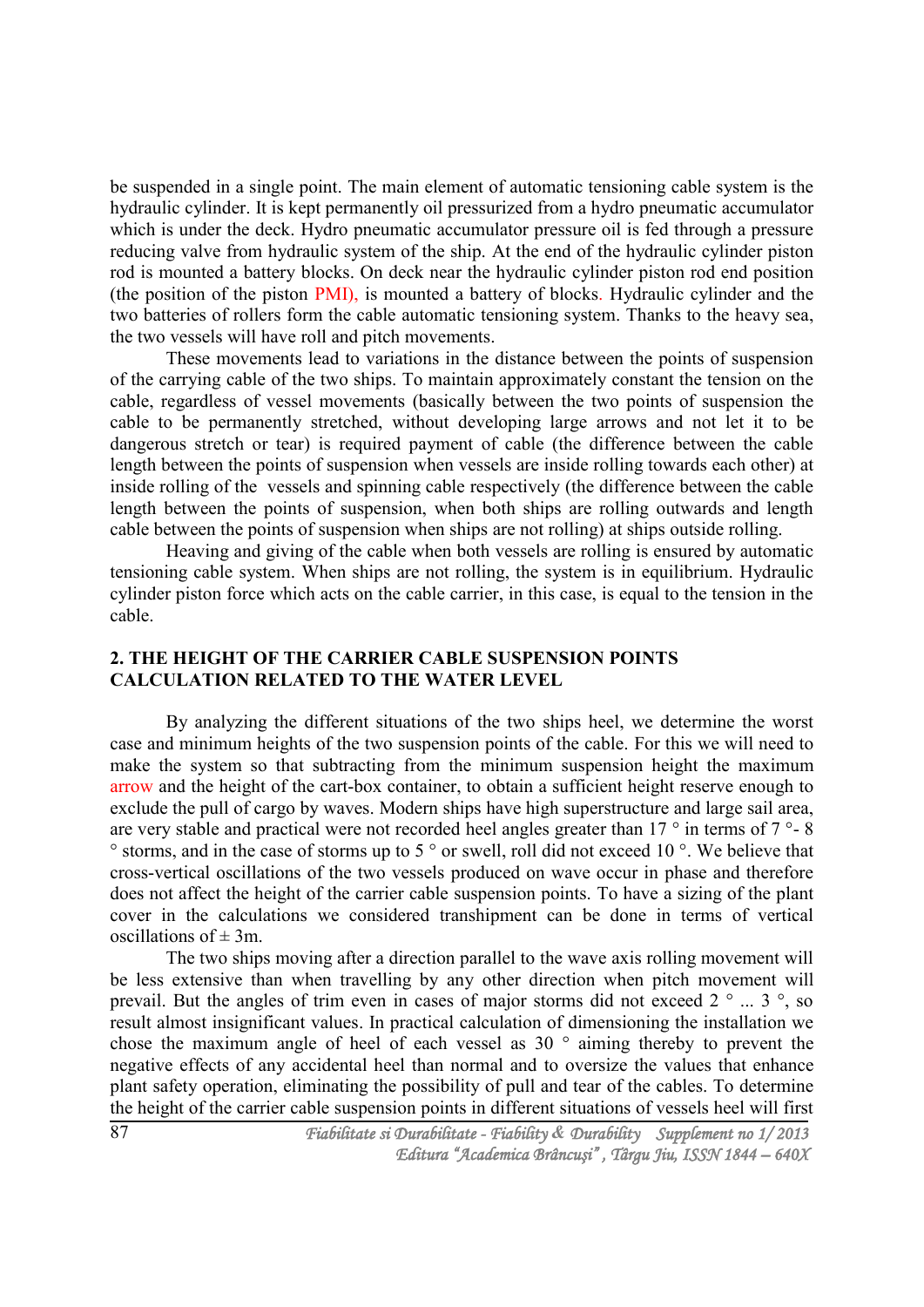need to calculate the height of these points while the ships are not heeling. In making these calculations have to take into account the fact that at the beginning of transhipped a vessel is at minimum draft and the other at the maximum draft. To calculate the height of the carrier cable suspension point, we use the following: the freeboard (summer line) -  $F = 5.446$  m, maximum draft -  $T_M = 7.79$  m minimum draft forward- $T_{MPV} = 3.80$  m; minimum draft aft- $T<sub>MPp</sub> = 40m$ , derrick length I<sub>b</sub>= 20m, deckhouse height which is derrick mounted-h<sub>1</sub> = 3.20 m, the height of the deckhouse at the point of attachment of the derrick-h<sub>0</sub> = 2.80 m, the angle of derrick swing,  $θ = 30$ °.

Minimum average draft (amidships) is determined as the arithmetic mean of the drafts fore and aft respectively:

$$
T_{\text{med}_{\min}} = \frac{T_{\text{mp}_v} + T_{\text{mp}_p}}{2} = \frac{3,80 + 6,40}{2} = 5,1m \tag{1}
$$

height of carrier cable suspension point on a reefer carrier (if ship is not rolling) will be:

$$
Z_{O_P} = F_M + h_1 + h_0 + I_b \cdot \cos \theta = 5,446 + (7,79 - 5,1) + 3,2 + 2,8 + 20 \cdot \cos 30^\circ = 31,456508m
$$
\n(2)

To calculate the height of the carrier cable suspension point the following are useful data (assuming use of system amidships derrick): building height to main deck -  $D_1 = 9.70$  m, the height of the deck on which it is derrick mounted -  $h_1 = 2.40$  m, the deck height at the point of derrick attachment - h<sub>0</sub> = 1.60 m, maximum average draft -T<sub>mmed</sub> = 5.60 m, derrick length I<sub>b</sub>= 12m, derrick swing angle  $\theta = 75$  °. With the above data the height of carrier cable suspension point for non-heeling ship will be:  $Z_{0T}$ =11,205829m

## **3. THE HEIGHT OF THE CARRIER CABLE SUSPENSION POINTS IN DIFFERENT CASES OF VESSELS HEELING**

To calculate the height of the carrier cable suspension points when both ships are rolling out at  $\varphi = 30^\circ$ , fig. 2.



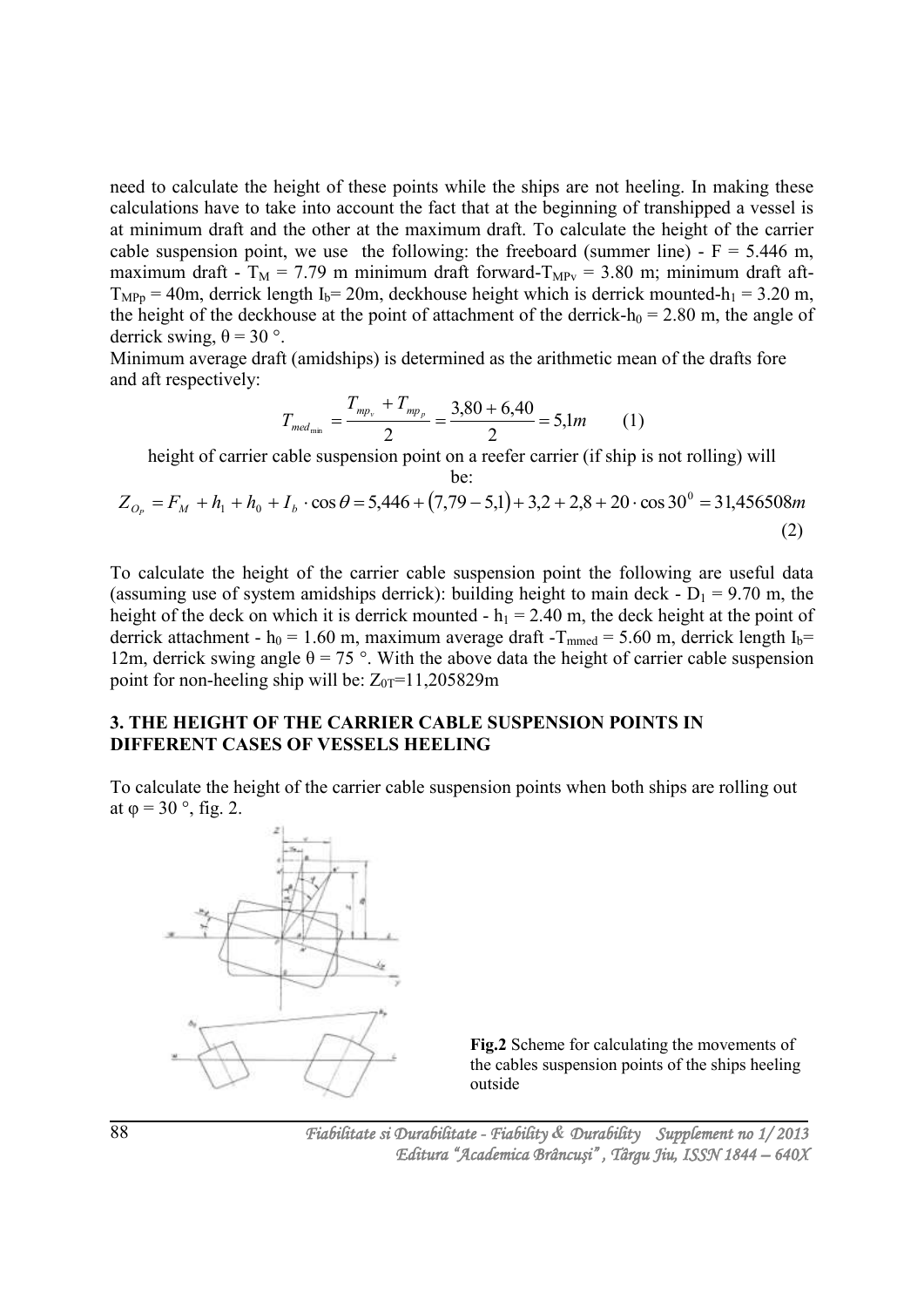The figure notations are: F - centre of straight floating surface; B-derrick top point when the ship is heeled; B'- derrick top point position when the ship is heeled; Aperpendicular leg down from the derrick top on the waterline WL when the ship is nonheeled; A'-foot perpendicular down from the derrick top on waterline when the ship is heeled WφLφ.

Tracing supporting radiuses FB and FB ', we get two rectangular triangles (the right angles A and A') congruent. Applying the Pythagorean Theorem in triangle ABF, we get:

$$
|BF| = \sqrt{|AB|^2 + |AF|^2} \qquad (3)
$$

The angle  $\alpha$  is congruent to the ABF angle of the ABF triangle (as determined by the secant internal alternate BF). In rectangular triangle ABF can express the cosine of the ABF angle. Taking into account the congruence stated above, we have the relation:

$$
\cos \alpha = \frac{|AB|}{|BF|} \qquad (4)
$$

From relations (3) and (4) follows:

$$
\alpha = \arccos\left(\frac{|AB|}{\sqrt{|AB|^2 + |AF|^2}}\right) \qquad (5)
$$

B'C'F is also a rectangular triangle with right angle at C'. It is noted in this triangle that:  $\beta = \alpha + \varphi$  (6)

and therefore:

$$
|FC'| = |FB'| \cdot COS\beta \qquad (7)
$$

But from  $|FB| = |FB'|$  and relations (3) and (6) resulted:

$$
|FC'| = \left(\sqrt{|AB|^2 + |AF|^2}\right) \cdot \cos\left(\varphi + \arccos\left(\frac{|AB|}{\sqrt{|AB|^2 + |AF|^2}}\right)\right) \tag{8}
$$

Substituting in (8):

$$
|FC'| = z
$$
  
\n
$$
|AB| = z^0
$$
  
\n
$$
|AF| = Y^0, \text{obtinem :}
$$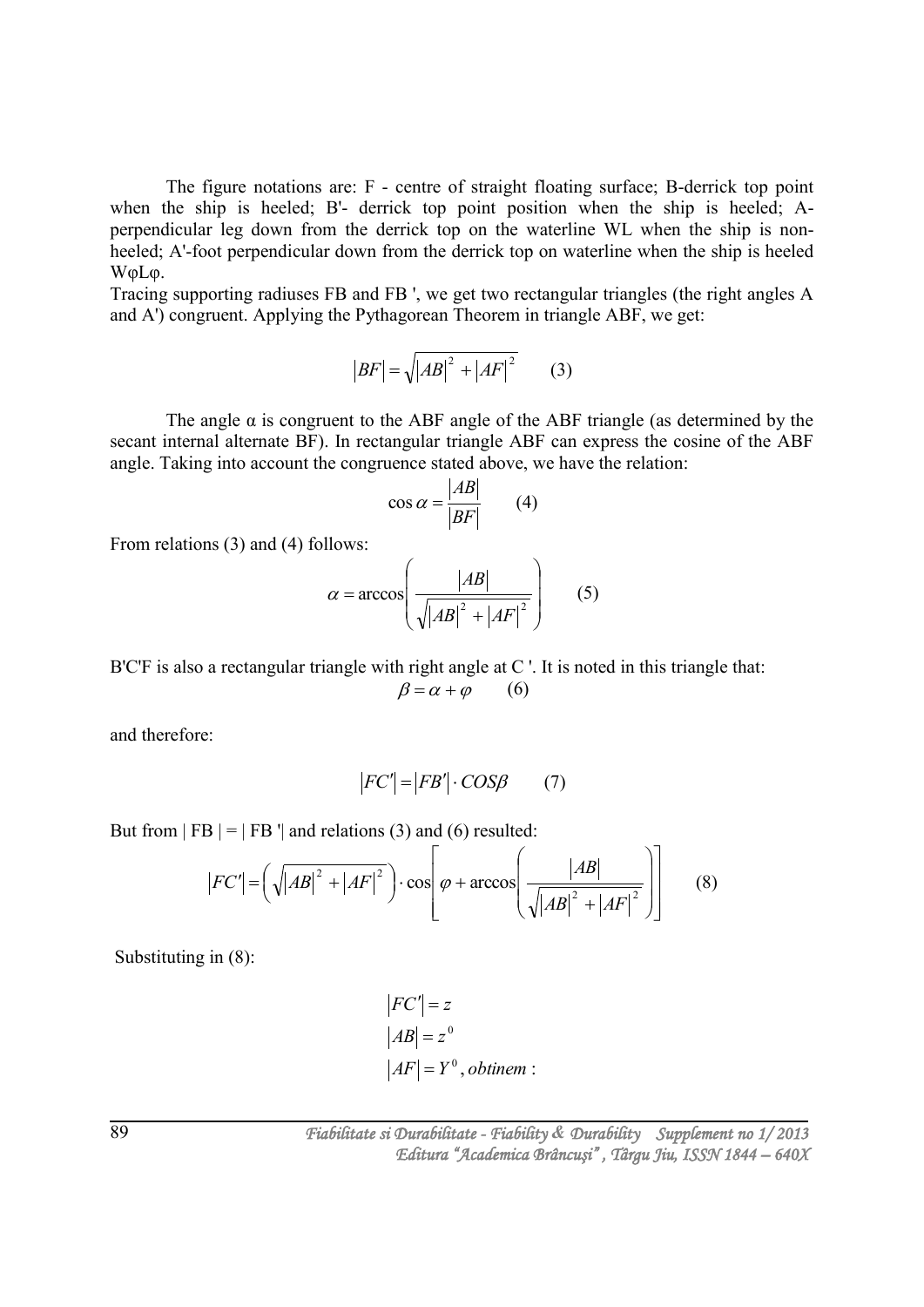$$
z^{e} = \left(\sqrt{z_o^2 + y_o^2}\right) \cdot \cos\left[\varphi + \arccos\left(\frac{z_o}{\sqrt{z_o + y_o}}\right)\right] \tag{9}
$$

Formula (9) presents the formula for calculating the height of the cable suspension point after the ship tilted outward with φ angle. For both ships we have adopted, as we have shown,  $\varphi = 30^\circ$ . So, y<sub>0</sub>=2m.

For the ship out heeled, the height of the cable suspension point out heel will be:

$$
z_{p}^{e} = \left(\sqrt{z_{0_{p}}^{2} + y_{0_{p}}^{2}}\right) \cdot \cos\left[30^{0} + \arccos\left(\frac{z_{0_{p}}}{\sqrt{z_{0_{p}}^{2} + y_{0_{p}}^{2}}}\right)\right] = \sqrt{31,456508^{2} + 2^{2}}
$$

$$
\cos\left[30^{0} + \arccos\left(\frac{31,456508}{\sqrt{31,456508 + 2^{2}}}\right)\right] = 26,242135m \qquad (10)
$$

Point of cable suspension height of the ship heeled out to be:

$$
z_t^e = \left(\sqrt{z_{a_t}^2 + y_{0_t}^2}\right) \cdot \cos\left[30^\circ + \arccos\left(\frac{z_{0_t}}{\sqrt{z_{0_t}^2 + y_{0_t}^2}}\right)\right] = \left(\sqrt{11,205829^2 + 2^2}\right) \cdot \cos\left[30^\circ + \arccos\left(\frac{11,205829}{\sqrt{11,205829^2 + 2^2}}\right)\right]
$$
  
= 8,7045326*m* (11)

The difference in level between the two suspension points of carrier cable of ship outside heeled will be:

$$
\Delta_{z_e} = z_p^e - z_t^e = 26,242135 - 8,7045326 = 17,537602m \tag{12}
$$

We further study how varying the heights of the cable suspension points where the two vessels heels inwards by 30 °. The calculation is analogous to that presented for ship heel-out, except that in B'C'F right triangle, we have:

$$
\beta = \varphi - \alpha \qquad (13)
$$

With (13), relation (9) becomes in that case:

$$
z^{i} = \left(\sqrt{z_0^2 + y_0^2}\right) \cdot \cos\left(\frac{z_0}{\sqrt{z_0^2 + y_0^2}}\right) \qquad (14)
$$

Heights of the carrier cable suspension points in this case will be:

$$
z_p^i = (z_{0_p}^2 + y_{0_p}^2) \cdot \cos \left[ 30^\circ - \arccos \left( \frac{z_{0_p}}{\sqrt{z_{0_p}^2 + z_{0_p}^2}} \right) \right] = (\sqrt{31,456508^2} + 2^2).
$$
  

$$
\cos \left[ 30^\circ - \arccos \left( \frac{31,456508}{\sqrt{31,456508^2 + 2^2}} \right) \right] = 28,242135m
$$
  

$$
\frac{\pi}{600} = \frac{31,456508}{\pi}
$$

*Editura "Academica Brâncuşi" , Târgu Jiu, ISSN 1844 – 640X*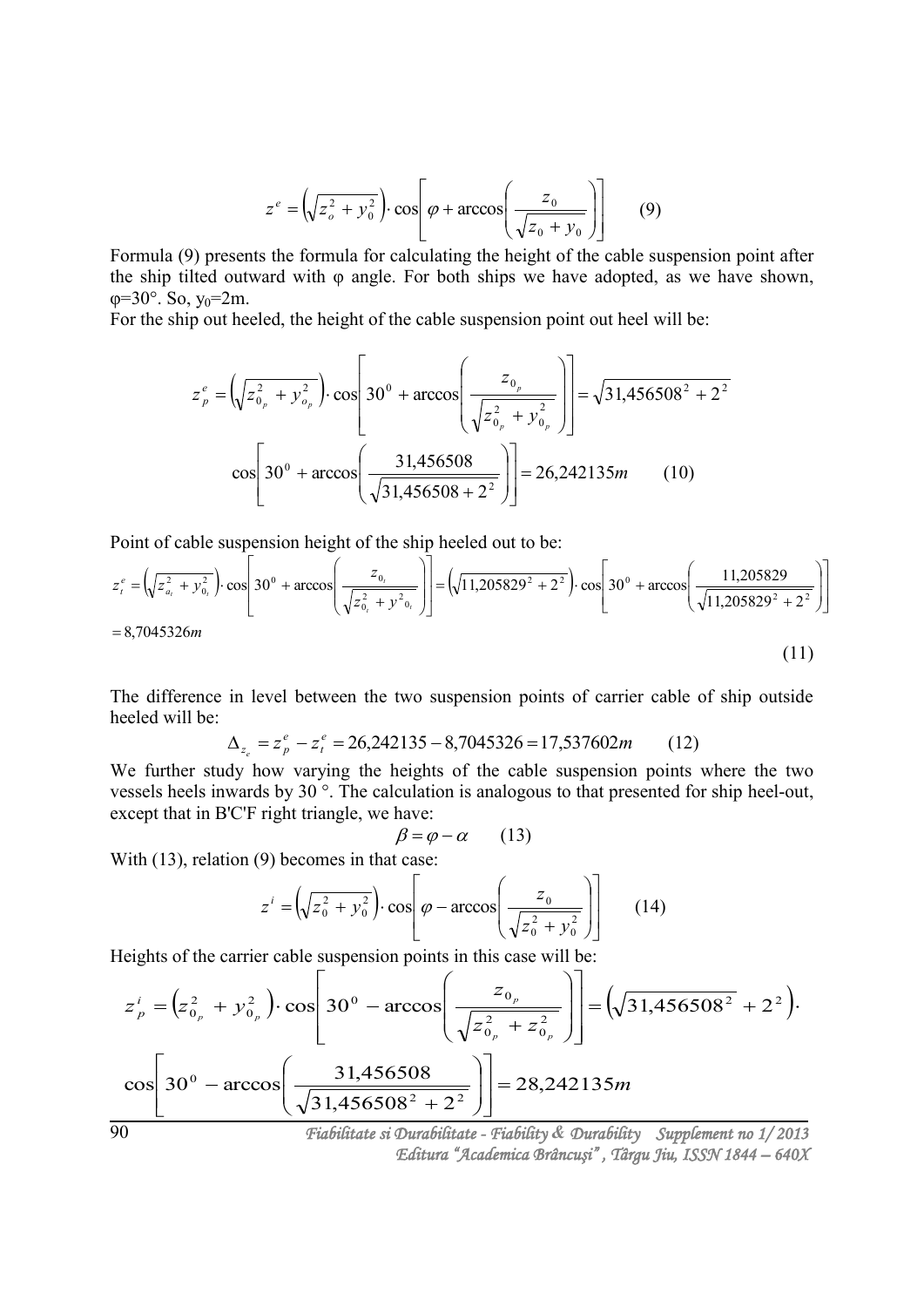-for receiving vessel:

$$
z_{i}^{t} = \left(\sqrt{z_{a_{t}}^{2} + y_{a_{t}}^{2}}\right) \cdot \cos\left[30^{\circ} - \arccos\left(\frac{z_{a_{t}}^{2}}{\sqrt{z_{a_{t}}^{2} + y_{a_{t}}^{2}}}\right)\right] = \left(\sqrt{11,205829^{2} + 2^{2}}\right).
$$

$$
\cos\left[30^{\circ} - \arccos\left(\frac{11,205829}{\sqrt{11,205829^{2}} + 2^{2}}\right)\right] = 10,704533m
$$
\n(16)

The difference in level between the carrier cable points of suspension when ship heeling outwards by 30 °, will be:

$$
\Delta_{z_i} = z_p^i - z_i^i = 28,242135 - 10,704533 = 17,537602m \tag{17}
$$

If both ships heel 30 ° to starboard (the receiving ship heeled out, the other heeled inside, the difference in level between the cable suspension points will be:

$$
\Delta_{Z_{7b}} = z_p^e - z_t^i = 26,242135 - 10,704533 = 15,537602m \tag{18}
$$

If both vessels heels 30 ° to port level difference between the cable points of suspension will be:

$$
\Delta Z_{Bb} = Z_p^i - Z_t^e = 28,242135 - 8,7045326 = 19,537602m \tag{19}
$$

The difference in level between the cable suspension points at baseline (non-heeled ships) will be:

$$
\Delta Z_0 = Z_P^0 - Z_T^0 = 31,456508 - 11,205829 = 20.250679m \tag{20}
$$

(22)

In (12.), (17), (18), (19) and (20.) relations it is observed that the maximum difference in level between the carrier cable suspension points are recorded when the vessels are not heeled, that remark will be useful in determining the power of operating plant. It also notes that the difference in level between the cable points of suspension is the same for extreme heel positions of the two vessels, regardless of the direction of heel (inside or outside).

$$
\Delta Z_i = \Delta Z_e \qquad (21)
$$

We conclude that during a period of roll or while moving the ship on z axis from -30  $^{\circ}$  to +30 $^{\circ}$ The worst situation for the difference in level between the cable suspension points when ships pass through normal position of equilibrium ( $\varphi = 0$ ), and the worst situation for cable suspension heights when ships heel out at 30 $\degree$  each. Comparing (10) and (11) relationships with (15) and (16) we notice that the minimum heights of the suspension are:

$$
Z_p^e = 26{,}242135m
$$

$$
Z_t^e=8,7045326m
$$

values that will be used in calculating the minimum reserve height from the water level to the bottom of the crate-container.